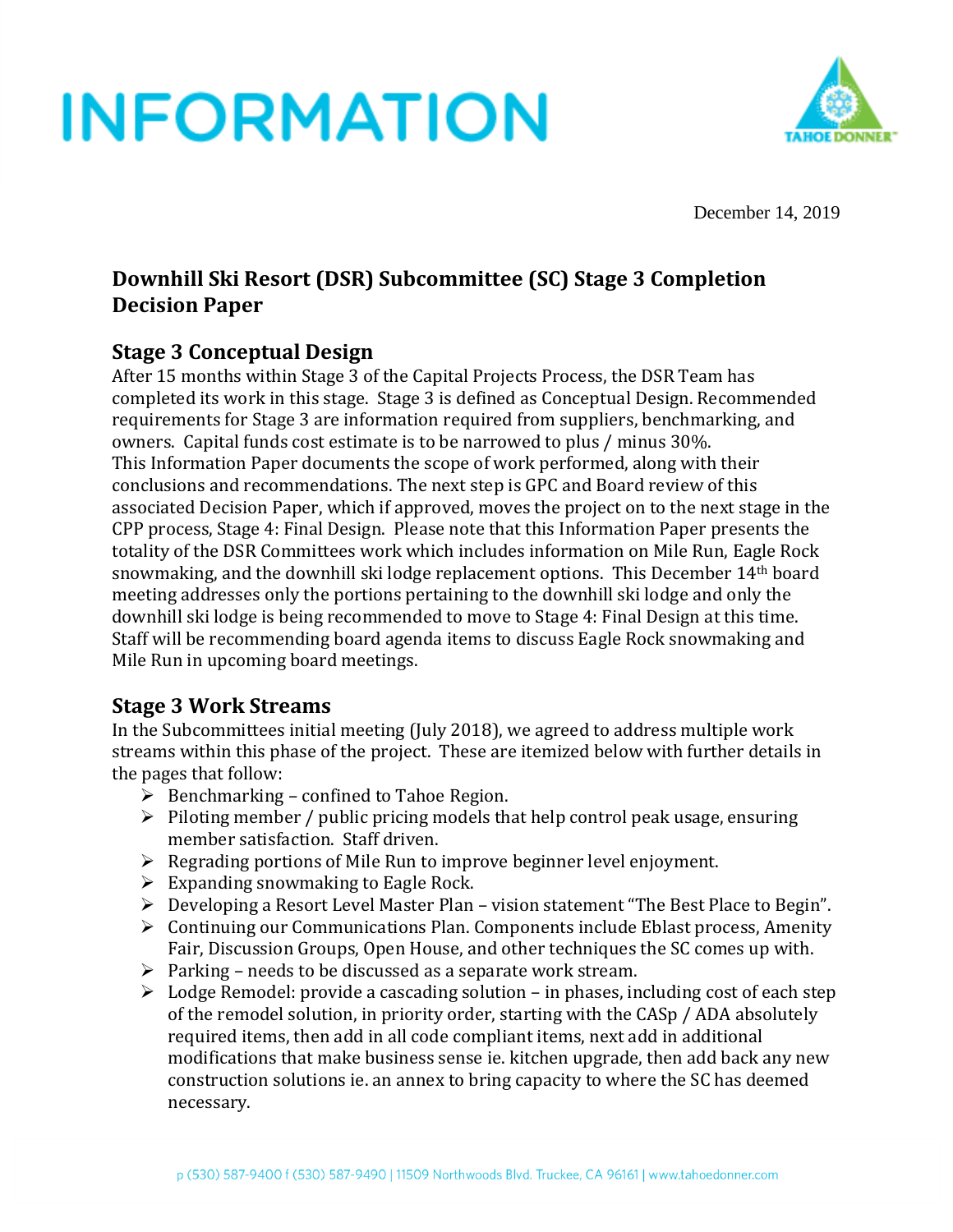

- $\triangleright$  Lodge Replacement: demo the old lodge and rebuild new. Leverage Stage 2 content & conclusions. Size based on Subcommittee analysis.
- ➢ Enhance our sizing analysis from Stage 2 to narrow down the recommended lodge capacity demands. Include all variables discussed in Stage 2 ie. peak day member guest vs public use, competing TD needs for capital, understanding the relationship of lodge size to enable NOR.
- $\triangleright$  Develop a comparison model (including pro : con) that formats the results from the bullets above. Make a decision / recommendation on a lodge strategy.

### **Work Stream Accomplishments & Results**

#### **Benchmarking**

Benchmarking has been completed. Resorts engaged included Mount Rose, Diamond Peak, Rob Kautz, Sugar Bowl former GM, and Donner Ski Ranch. Attached is a write up of our results.

The benchmarking exercise focused on six topics, all addressed with each entity:

| <b>Industry Direction</b> | Competition    | Customer Base |
|---------------------------|----------------|---------------|
| Off Season Activities     | Climate Change | Lodge         |

Summarized conclusions from the exercise are:

Nationally, the ski industry is not growing. Mt. Rose, Sugar Bowl and Diamond Peak Resorts are continuing to invest. Larger resorts are working strategies across resorts, while smaller businesses should define and focus on their niche. Holidays are key to profits, meaning it's important to have a full house during these times. Keying in on day-use customers and utilizing variable pricing during crowded times can offer many benefits. Most do not see big changes in the customer base, with Mt Rose and Diamond Peak identifying their specific customer markets. One consistency was fewer boarders. An interesting recommendation for TD was to add "fun" to our marketing campaign. An example of increased fun was to develop a smaller terrain park which could capture public market and add to owner experience.

Weddings seem to be a big draw for off-season business. Most felt the mountain biking concept is overdone given other established venues that already exist. Lodges have been built by most of our competitors in the past decade. Most cautioned against sizing for "Easter Sunday", though do not build too small. Contractor names were solicited. A few thoughts were shared about sizing strategy. There's not a magic equation here. Most agree a key component is deciding how much you want to spend. Please refer to the Work Doc attached for a detailed review of our benchmarking results.

### **Pricing**

Member / public pricing was adjusted for the 2018/2019 season. It was proven that public pricing can be driven up during peak use periods, ie., holidays, optimizing revenue and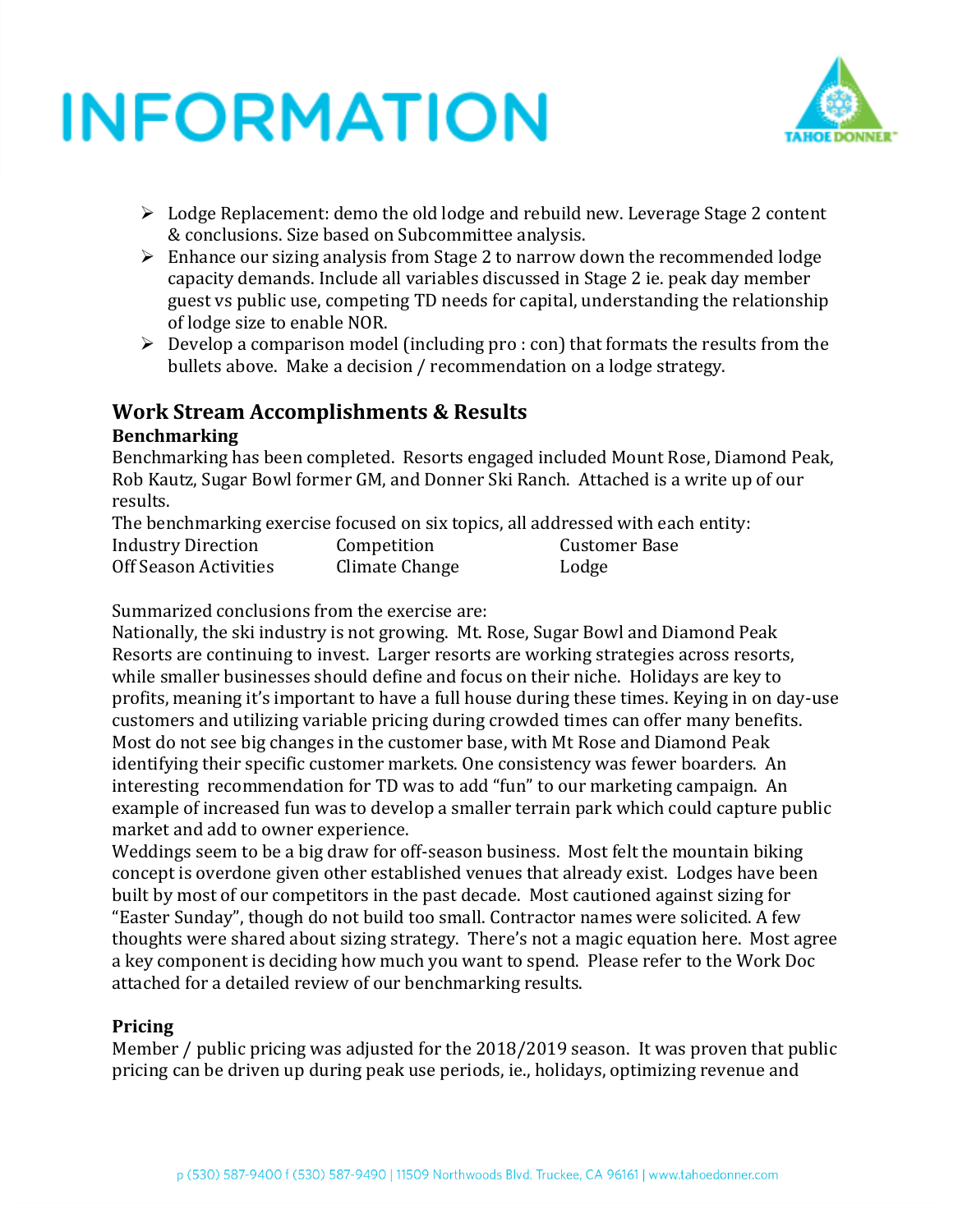

controlling public user volume. As we discovered during our benchmarking sessions, this is a commonly used practice across many of the ski resorts in the Tahoe region.

#### **Mile Run**

The purpose of this work stream is to ensure an 8% grade for the runs entirety, meeting industry slope standards for beginner ski runs. Mile Run engineering spend was approved by the Board for 2019. Phase 1 conceptual design and review is complete. Preliminary plans for conceptual grading have been approved by TDA Staff. Phase 2 design costs, construction documents, and permitting proposal: Resource Concepts Inc. is preparing a cost proposal for the design, construction document creation, and engineering of Mile Run regrade for TDA review and approval to proceed. This phase 2 design cost proposal will include a geotechnical engineer subcontractor element as the Town of Truckee requires a geotechnical report prepared by a CA certified and licensed subcontractor. Phase 3 construction regrade is currently scheduled for summer 2020.

#### **Snowmaking**

The DSR SC recommended to the GPC and Board moving forward with snowmaking along Eagle Rock to protect our revenue source, guarantee snow, and ensure our members have a TD skiing experience during weekends and holidays. Snowmaking engineering spend was approved by the Board in 2019. This work has been completed. The SC and GPC await Board approval to move forward with installation. It was the hope of the SC and GPC that the expansion of snowmaking for DSR would be installed this Fall for use at Christmas 2019. Truckee Donner PUD has a couple of actions to complete to enable well access: provide a contract for use; install a water meter; and develop a water meter pricing agreement. As of this writing it appears installation of the expanded snowmaking capability will be planned for 2020.

#### **DSR Master Plan**

An initial draft of a resort-level master plan was completed early in 2019. All SC members provided input. While this Stage 3 deliverable is complete, it's certain the SC will circle back to an update process in Stage 4.

#### **Communication Plan**

Throughout Stage 3, the SC has worked with staff to produce TD News articles and eblast content. Jim Beckmeyer and Michael Sullivan have conducted numerous discussion groups with members, and SC members manned an information table at the Annual Meeting barbecue event to answer questions and engage members. Inbound communications to the SC included results from member surveys that included questions about the Downhill Ski amenity and lodge, as well as feedback from users throughout the ski season, and postseason surveys.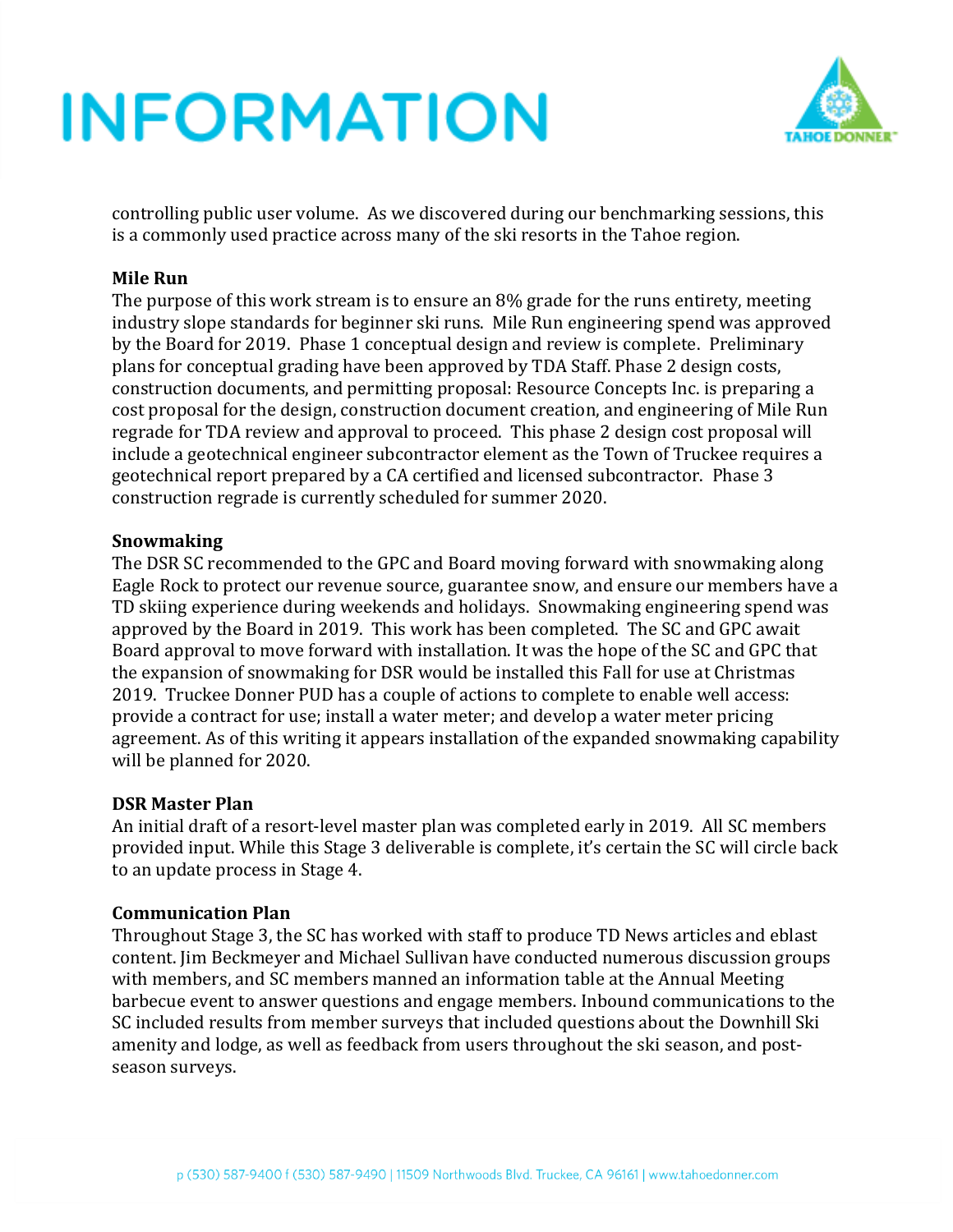

#### **Parking**

Parking was discussed during Stage 3. The SC has determined current parking is adequate for now. Should we move towards a larger size lodge solution, we may return to parking during Stage 4 documenting and prioritizing expansion alternatives, ie., offsite parking with bus service.

#### **Lodge Remodel**

Remodeling the existing lodge was seriously considered during Stage 3. After a detailed walk through of the current lodge, in the SC's opinion, the existing building may be an unsalvageable situation. We concluded sizing would be a major contributing decision factor – meaning that if our sizing analysis drove square footage requirements larger than the current footprint, it made more economic sense to rebuild than remodel plus add an additional building. It was 100% agreed to by the SC and GPC that rebuilding a new lodge was the way to move forward. One member recommended that the board should determine whether to require staff to consider the remodeling alternative prior to making a final decision on project scope. The list below itemizes key points in the rationale:

- $\triangleright$  After thoroughly touring the existing lodge, it's evident that after 47 years, the building is at the end of its life, unfavorably impacting operational demand, member/guest experience and TD Vision.
- $\triangleright$  Spending significant dollars ( $\sim$ \$150k) on a detailed architectural and engineering bottoms up analysis on what it would take to remodel the lodge would not be a good use of owner's money. (We understand the Board may decide to go through the process of developing a remodel scope of work, and run a competitive bid process to fully vet a remodel solution.)
- ➢ Required updating of the building for ADA and California Building and Fire Safety Code requirements is expensive.
- $\triangleright$  The buildings layout, flow, and overall size is not adequate for today and future visitor demands.
- $\triangleright$  The roof is poorly designed causing snow to shed on the deck and entrances. This requires extensive snow removal during storm cycles, delays operations and is a danger to TD staff.
- $\triangleright$  Usable space would be significantly reduced through renovation, further exacerbating our space need problems. As it is, the odd floor plan makes it difficult to use the existing space effectively.
- $\triangleright$  Spending multi millions of dollars remodeling the existing lodge ( $\sim$ \$3.5M), plus \$3-6M for an expansion / annex, the economics direct us toward a rebuilt lodge. (Only ADA noncompliance can be remedied and would require a costly renovation. The other problems are inherent in the building design and would continue to compromise the functionality of the lodge.)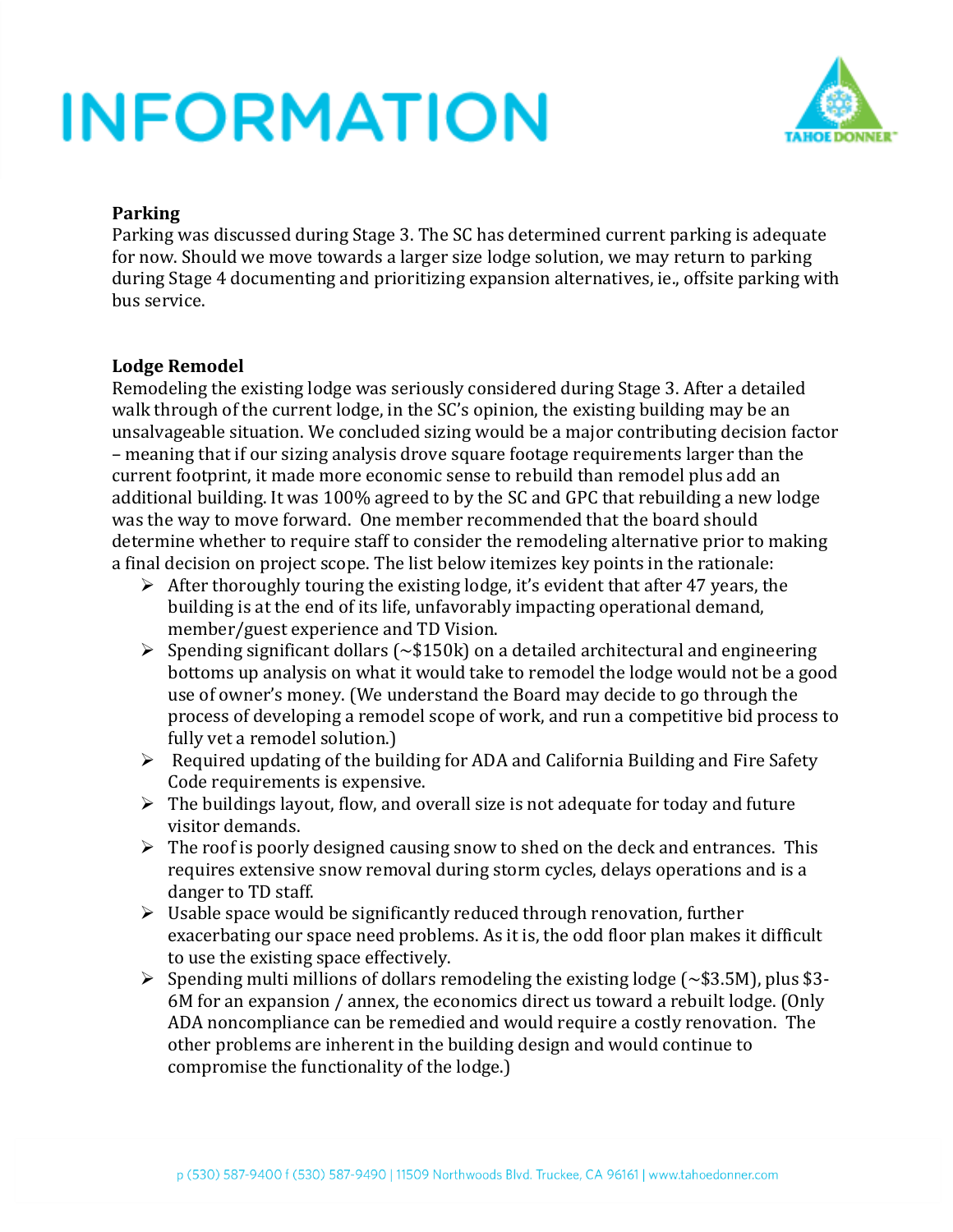

- ➢ ECOsign, as well as independent engineer and architectural parties recommended rebuild.
- $\triangleright$  The Finance Committee agreed that the current facility is near the end of its useful life, has multiple ADA issues, and is no longer fit for purpose from both an operational and quality of member and guest experience standpoint.
- $\triangleright$  A new building can be designed to accommodate the events that are now held in the tent at The Lodge, ie., weddings. (Please note we have heard from two local wedding firms the current off-season picture backgrounds at the ski resort are not conducive to attractive photos).
- $\triangleright$  A new lodge can be accomplished without a special assessment.
- $\triangleright$  Ensure and enhance membership enjoyment / satisfaction, and optimize member value for the project. For example, the elevation of the bottom floor requires TD customers (mostly children/beginners) to schlep their equipment up the hill to the lifts.
- $\triangleright$  The existing snowflake footprint creates a very inefficient use of property land space.

### **Lodge Replacement**

While reviewing what it would take to rebuild the lodge, a formal Request for Information (RFi) event was initiated in October of 2018. Several contracting firms were engaged to fill out the RFi: Clark / Sullivan, Rudolph and Sletten, Panatonni Construction / Alston Construction, and Meehleis Modular Building. Due to bandwidth issues within the building industry, we decided to focus our energy on one contractor, Alston Construction. The results were supportive of a building replacement project:

- Assuming the weather and other conditions are not adverse, it would be possible to complete the project without impacting the ski season.
- Alston recommended using modular construction methods.
- A design build approach was proposed. Alston provides an end to end solution from architects to engineering, and modular partners.
- A stacked multi-story building is recommended.
- Cost per square foot estimates (\$600 / sq. ft.) are within what the SC has been discussing.
- Alston has a proven resume, completing 3000 projects totaling millions of square feet.

### **Lodge Sizing**

In late 2018, it became apparent to all SC members that sizing was a key factor in the remodel / rebuild decision process. We concluded if a larger size lodge was going to be recommended, remodeling and adding square footage with an annex wouldn't make economic sense versus simply rebuilding the entire footprint. We moved forward with the topic of lodge sizing.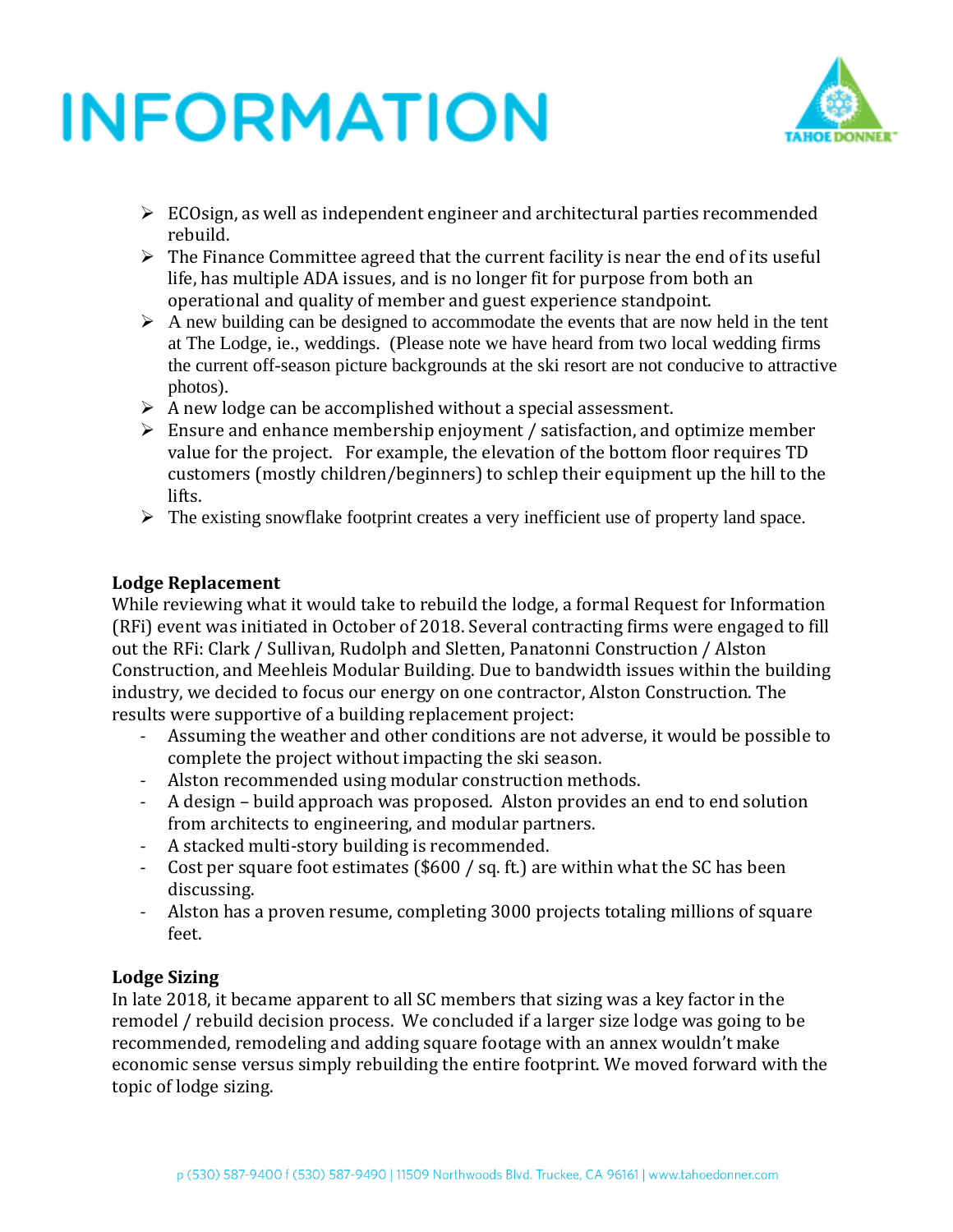

Lodge sizing proved to be a challenging effort. Beginning with the end in mind - the SC has not agreed on a finite size / square footage number. We are split across the models mentioned in the detailed explanation below.

17K sq ft – 1 vote  $21k$  sq ft – 1 vote  $25k$  sq ft – 6 votes

As shared above, a learning from our benchmarking tours as well as our own experience is there's not a perfect answer for sizing a lodge. A significant variable is clearly how much the Board and Association want to spend.

*(For a baseline, our current lodge facility is 15838 sq. ft.)*

The SC decided to analyze sizing using three models: 17k, 21k, and 25k square feet. These three size models didn't mean we are constrained to these specific sizes. It's simply been easier to compare small, medium, and larger sizes for analysis and discussion purposes.

The three lodge model sizes represent improved user experience on peak day skier volume as follows (note that these are not upper limits on the potential number of tickets sold, as demonstrated by higher skier historical skier counts in with the existing facility):

17k sq. ft. 900 skiers

21k sq. ft. 1100 skiers

25k sq. ft. 1300 skiers

An industry standard metric picked up from ECOsign is that each skier represents approximately 19 sq. ft. of lodge space requirement. For example: 900 skiers (x) 19 sq. ft. = 17100 sq. ft.

Historical skier holiday volume is summarized below. We referenced holiday volumes as this is considered peak usage time for ski resorts (validated during our benchmarking analysis)

| <u>, 010</u>                             |                  |                   |                   |
|------------------------------------------|------------------|-------------------|-------------------|
| $#$ Days > 1100 skiers                   | Dec 27th-Jan 3rd | <b>MLK</b> wk end | <b>Presidents</b> |
| wk end                                   |                  |                   |                   |
| '18-'19 Season                           | 6                |                   | 0                 |
| '17-'18 Season                           |                  |                   | 0 Note 1          |
| '16-'17 Season                           |                  |                   | 2 Note 2          |
| '15-'16 Season                           | 6                |                   | 3                 |
| Note 1: poor snow conditions until March |                  |                   |                   |
| Note 2: minimal Christmas snow           |                  |                   |                   |
| $#$ Days > 900 skiers                    |                  |                   |                   |
| '18-'19 Season                           |                  |                   | າ                 |
| $'17-'18$ Season                         |                  |                   |                   |
| $'16$ -'17 Season                        |                  |                   |                   |
| '15-'16 Season                           |                  |                   | 3                 |
|                                          |                  |                   |                   |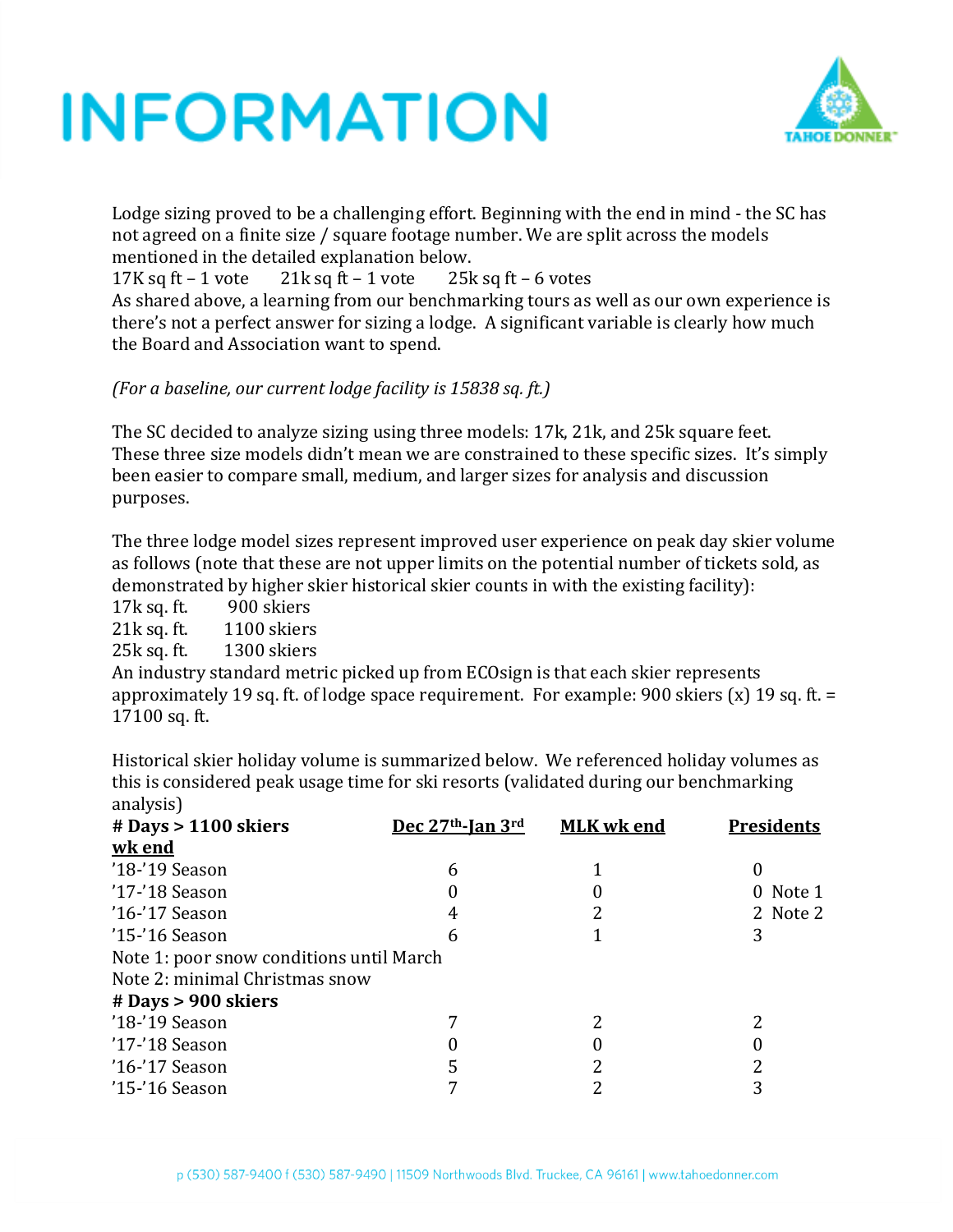

Please account for our future snowmaking capabilities when you look at the volume numbers above (especially around Christmas). We are essentially doubling snowmaking capacity for next season, which will no doubt drive numbers higher by ensuring snow coverage. Secondly, it is felt by some that our lean snow seasons unfavorably impacted skier volume in recent years. Traditionally the industry sees a come-back in interest that results in increased user volume.

#### **Model Comparison**

The SC has based its lodge sizing analysis work and decision making on four foundational work ups:

- ➢ Financial Model: Generated by the Finance Committee in March / April of 2019, the model's objective is to determine the present value cost to members, based on the square footage sizes being analyzed by the DSR Subcommittee. Based on the assumption that lodge sizing would limit ticket sales on busy days to the numbers cited above, the best value to owners based on the Finance model is the 24.5k square foot solution. Please note a hybrid model is present in the write up that depicts a 21k sq.ft. lodge with increased users above capacity, portraying very favorable financial results. This is referenced in the member opinion section as well as the model itself. The Financial Model has been attached for reference.
- ➢ Operational Model: During the past ski season, several metrics were taken / maintained by staff at the ski resort. Measurements were gathered on items like: number of skiers per day, lift line wait times, and public vs owner use. The primary conclusion reached by the SC was that the lodge is clearly the bottleneck for our ski resort. (A contributing cause is that many of our Lodge users are non-skiers who sit and stay in the Lodge for long periods of time). Lift capacity, hill capacity, and even parking are fairly well aligned. For a more detailed explanation of the data and the SC's discussions, please refer to our attached minutes from January to April '19.
- ➢ ECOsign's report: Much has been written in minutes (2018) about our consultant's analysis and formal report. Their recommendation for TD is to build a new 25k square foot lodge. Please refer to the link in the supporting documents section for the report.
- ➢ Lodge Needs Analysis: In May the Staff presented a bottom's up approach to square footage, based on detailed analysis of thirteen functional areas. Please refer to May's minutes attached for a more detailed explanation. We have partnered with Alston Construction for a formal design proposal that aligns with the "needs analysis" work completed by Staff. The conclusion reached by Alston is that a 25k square foot lodge would be appropriate (matching the Staff's bottoms up conclusion). The breakdown of Alston's square footage numbers is: Front Office 7750 sq. ft.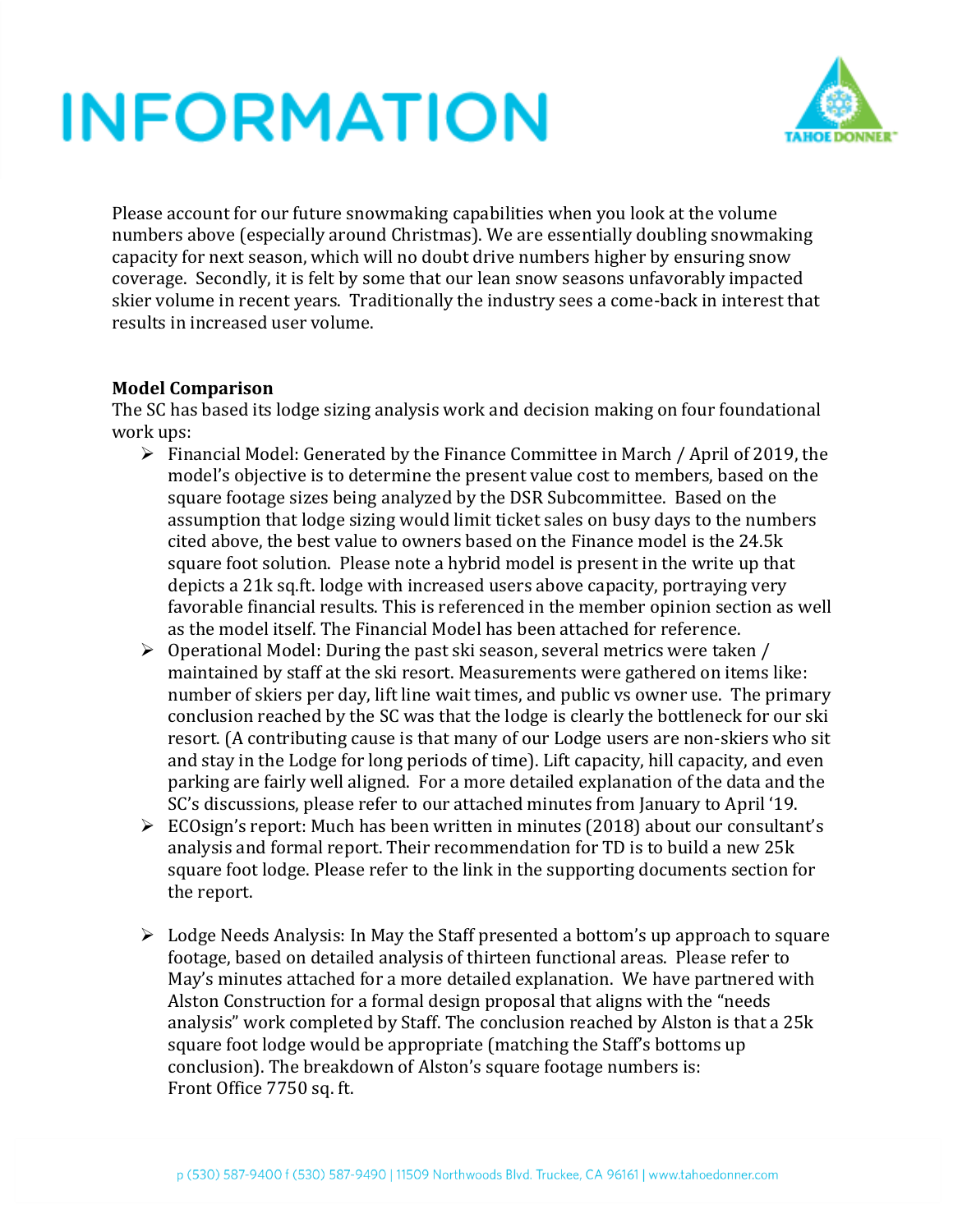

Food Service 6500 sq. ft. Back Office 4000 sq. ft. Circulation 6750 sq. ft.

### **Recommendation & Advancing to Stage 4**

Moving forward with the final component (the lodge) of the Subcommittee's work requires Board of Director involvement. It has been recommended to the Board President that we begin the process with an informal Discussion Group with Board members, Jim Beckmeyer DSR Chair, and Michael Sullivan GPC Chair. In parallel, this Decision Paper is being reviewed and approved by the DSR Subcommittee members, then discussed within the GPC for approval. The final step will be Board review and approval so the SC can move forward to Stage 4.

In Stage 4, "Final Design", the DSR Subcommittee's focus will be on the lodge. Specific deliverable's associated with Stage 4 are dependent on the Boards approval of our Stage 3 lodge recommendation: Re-build the lodge to a size of 17k-25k square feet. As referenced above, 75% of the SC has voted for a 25k sq. ft. lodge. We would begin Stage 4 by documenting a statement of work associated with a new lodge build, aligned with Board direction on sizing. We anticipate a robust sourcing event, including a formal RFP, negotiation, and contracting process. Our benchmarking work provided a sound contractor market base that we will certainly test. Member communication will be rekindled including Discussion Groups, TD News articles, and e-blasts.

### **Supporting Documents (see next pages)**

- ➢ DSR Benchmarking Paper
- ➢ Finance Committee Sizing Model
- ➢ DSR Stage 3 Meeting Minutes December '18 to September '19
- ➢ ECOsign Report Link
- ➢ DSR Member Opinions and Perspectives Section
- ➢ Glossary of Abbreviations

### **DSR Benchmarking Paper**

Summer 2019 - Jim Beckmeyer and Rob McCray DSR Subcommittee Benchmarking Exercise Phase 3 CPP

#### **Mt Rose – Mike Pierce**

Head of Marketing, 23 years with company. Highest base in Tahoe at 8,260'; 1,500' vertical drop. Family owned enterprise.

### **Diamond Peak – Mike Bandelin**

General Manager of ski operations, over 30 years. Base 6,700'; 1,840' vertical drop.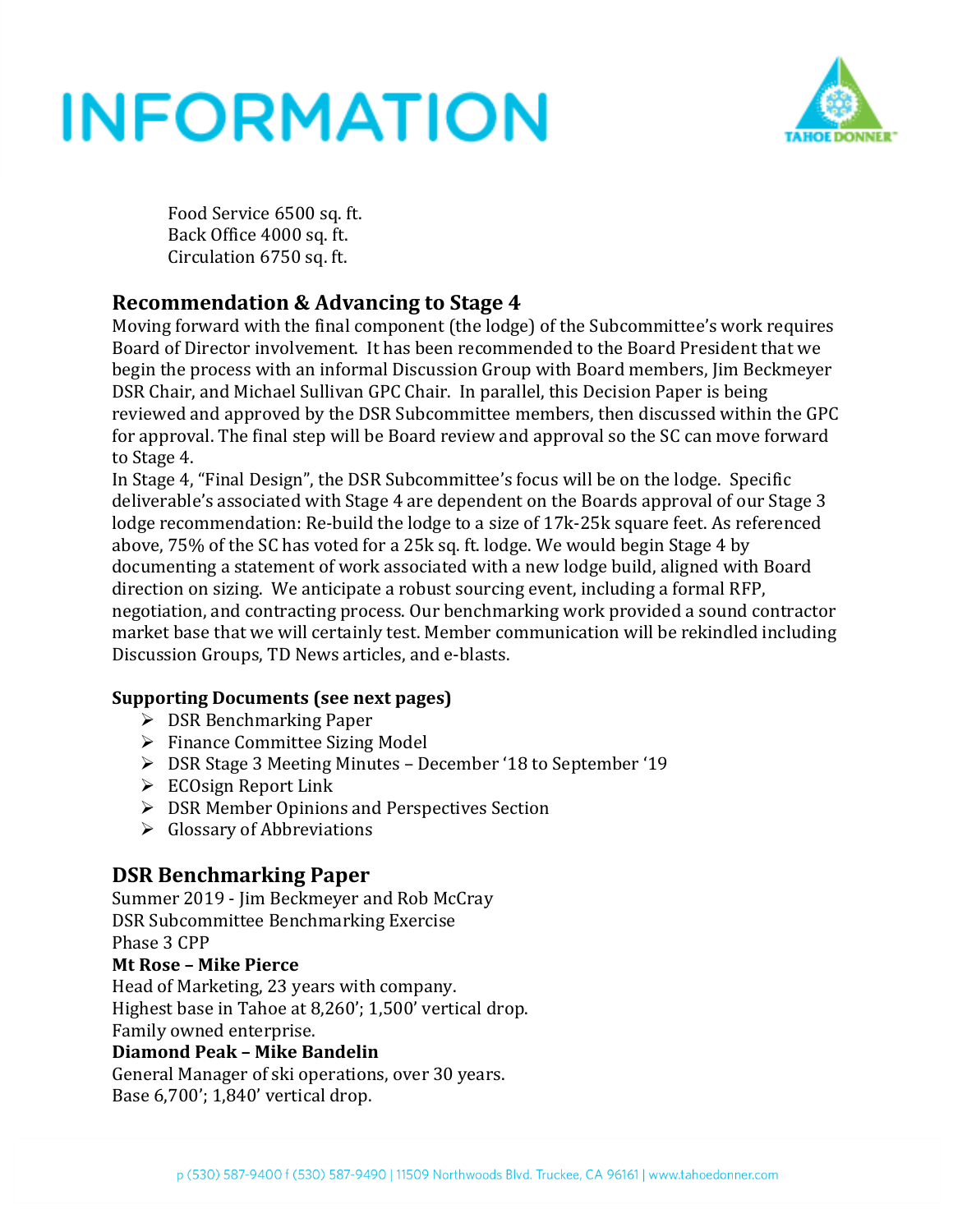

Owned by Incline Valley General Improvement District. **Sugar Bowl – Rob Kautz - retired**

### **1. Industry Direction**

**What do you see as the future of the ski industry over the medium and long-term future?**

**Mt Rose:** Growing. Positioning / targeting Reno and Carson Valley. Population in Carson Valley and Reno is helping Mt. Rose. They target local customers plus Bay Area visitors who are looking for lower cost lodging in Reno. Key advantage is high altitude, supported by snowmaking.

Christmas and Thanksgiving are keys to biz growth.

Continuing to invest – plan to develop other side of freeway and lodge - 110 acres for green/blue skiing on north side of Mt. Rose Highway.

**Diamond Peak:** Saving money within the community master plan for expansion – considering back side chair to open up more of mountain, plus off- season portion of ski area master plan.

Mike Bandelin spends a lot of time on industry direction.

Key for industry is to train new skiers to become core skiers.

Big on NSAA membership / involvement - He believes it is critical to keep up with the market.

The only thing that will hurt future skier participation is pricing out the ski base and not taking care of new skiers.

**Sugar Bowl:** Industry consolidation is a major play and an industry challenge. Spend leverage is a key strategy ie., season passes across multiple locations.

Smaller resorts can survive but must have a strategy – define their niche.

TD's niche should be family, best place to begin, ease of in and out (off 80), and add "fun". Rob encouraged us to add fun features to our mountain – ie., a smaller terrain park with snow and man-made features. Ensure we don't make the park too big as it's expensive to maintain. This will add skier interest to come to TD.

Ensure top of the line customer service.

In general, the ski biz is challenged to remain flat. Baby boomers declining. Visits flat for 20 years. Boarders declining. TD has owner customer base to buffer.

### **2. Competition**

#### **How do you define winning against the competition? What's your strategy? Mt Rose:**

Squaw, Northstar, and Diamond Peak.

Strategy is to build market on low and mid end guests staying in Reno. Keying in on day use market.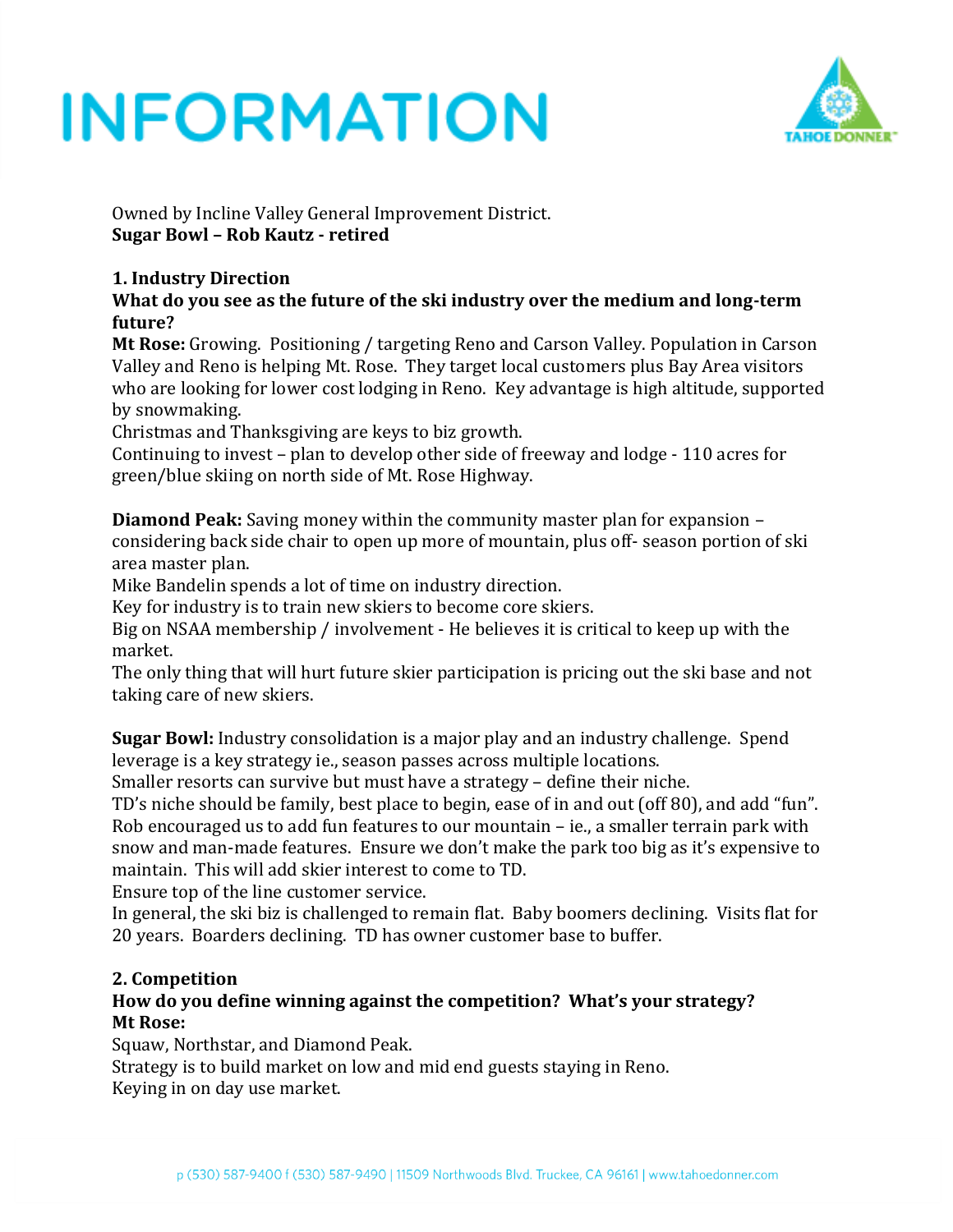

Use pricing to constrain volume and optimize revenue on holidays. Annual passes are competitively priced to attract dual pass customers who want access to early snow.

**Diamond Peak:** "None." We draw 120,000 visits out of the 4,000,000 annual skier visits in the Tahoe region.

**Sugar Bowl:** Use variable pricing to drive up revenue; and decrease public volume when over-crowding occurs.

Competition is continuing to invest ie., snow making, Squaw : Alpine new gondola…..

#### **3. Customer base – future changes**

#### **Has the skier / boarder demographic changed in recent years and how do you see it changing further in the future?**

**Mt Rose:** Strategy is to keep members happy while controlling public numbers – use public volume to drive revenue up. Sugar Bowl working this model as well. One concern is family members / non skiers and lodge capacity. 100% dynamic pricing.

**Diamond Peak:** DP model is very similar to TD. 8000 owner / members plus the public. Skier volume can be 300 Monday thru Thursday, then 4000 on the week end. Avge. 900 per day for the season.

Comfortable capacity for lodge facilities is about 1,800 which is exceeded on holidays and most weekends.

**Sugar Bowl:** TD's niche should be family, best place to begin, ease of in and out (off 80), and add "fun". Rob encourage us to add fun features to our mountain – ie., a smaller terrain park with snow and man-made features. Ensure we don't make too big as it's expensive to maintain. This will add skier interest to come to TD.

#### **4. Off season activities**

**How do you utilize your facilities / assets for off season use? Go forward strategy? Mt Rose:** Only strategy is weddings. Need to make certain facility is flexible on the inside. If you have people staying at your resort, good idea to have some off-season activities. They have "no interest" in lodging (which was converted to day space years ago) or real estate plays.

Already many mountain biking alternatives in the area. Never recover costs / not enough demand for summer activities in their location, other than hosting weddings in the Slide Mt. lodge.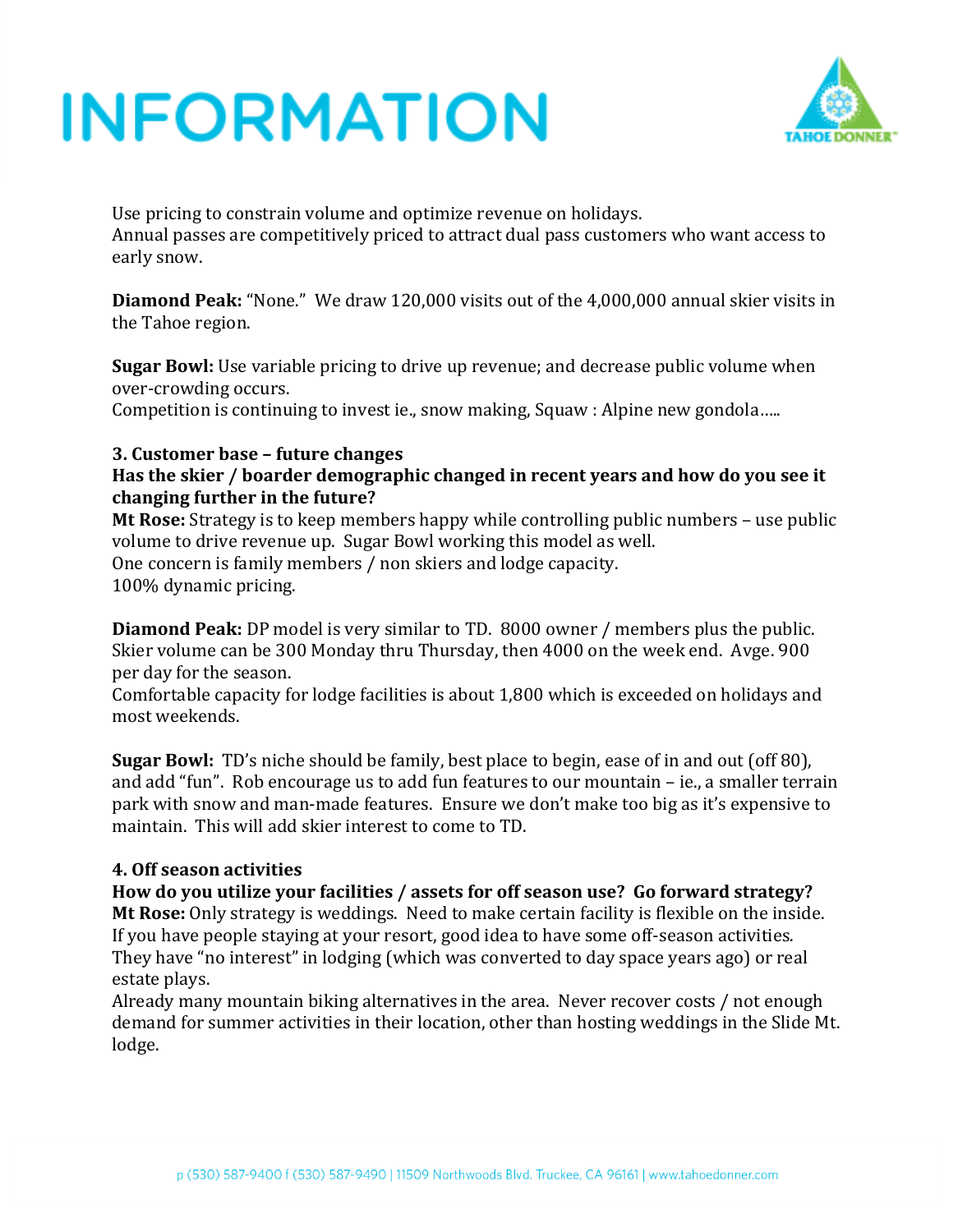

**Diamond Peak:** Big plans. They developed a major master plan for year-round activities in 2014. The Master Plan calls for a phased development approach including kid's camps, hiking, biking, ropes courses, zip lines & tours.

Hard to move forward due to Forrest Service and Tahoe Region Planning permitting processes.

Association considering reallocating funds to other amenities due to challenges.

**Sugar Bowl:** Summer activities are paying off at some resorts. TD can consider mountain biking, but, probably cheaper to bus riders to the top.

#### **5. View on climate change / environment**

#### **Do you have any concerns about the effect of climate change on the future of your operations? How are you addressing them?**

**Mt Rose:** Maximize investment in snow making.

New lodge project will include solar.

Not losing sleep over climate change. It's a long-ways off, and elevation will keep temp cold enough.

**Diamond Peak:** Big on snowmaking. Currently cover 69% of mountain.

**Sugar Bowl:** Climate change is real. 30 Year horizon for cold weather is good. Invested \$70M?

Absolutely invest in snow making. Must have for Christmas.

#### **6. Lodge**

#### **Have you built a new lodge in the past? Lessons learned?**

**Mt Rose:** The new Slide Mt. lodge built too small. Was originally planned for 40k users then dropped plans down to 14k users. With marketing success, it now has to be expanded. Essentially doubling.

Sizing process was a blend of architects, contractor, and staff input. Confirmed Alston Construction was contractor. Didn't sound like the sixing approach was too scientific. Didn't want to "build a church sized for Easter Sunday".

Focus is to size for guests who are spending money. Not sure how this helped with sizing determination.

As parking could be a constraining factor, no sense in building lodge capacity greater than parking capability.

Plan for wind, snow loading, and building ventilation not being blocked by snow.

Plan for skier traffic and all the gear skiers have – ie., ski team storage for when they come in for food.

**Diamond Peak:** Lodge capacity is the choke point for DP – 1800 users. Remodeled in '08 within same footprint.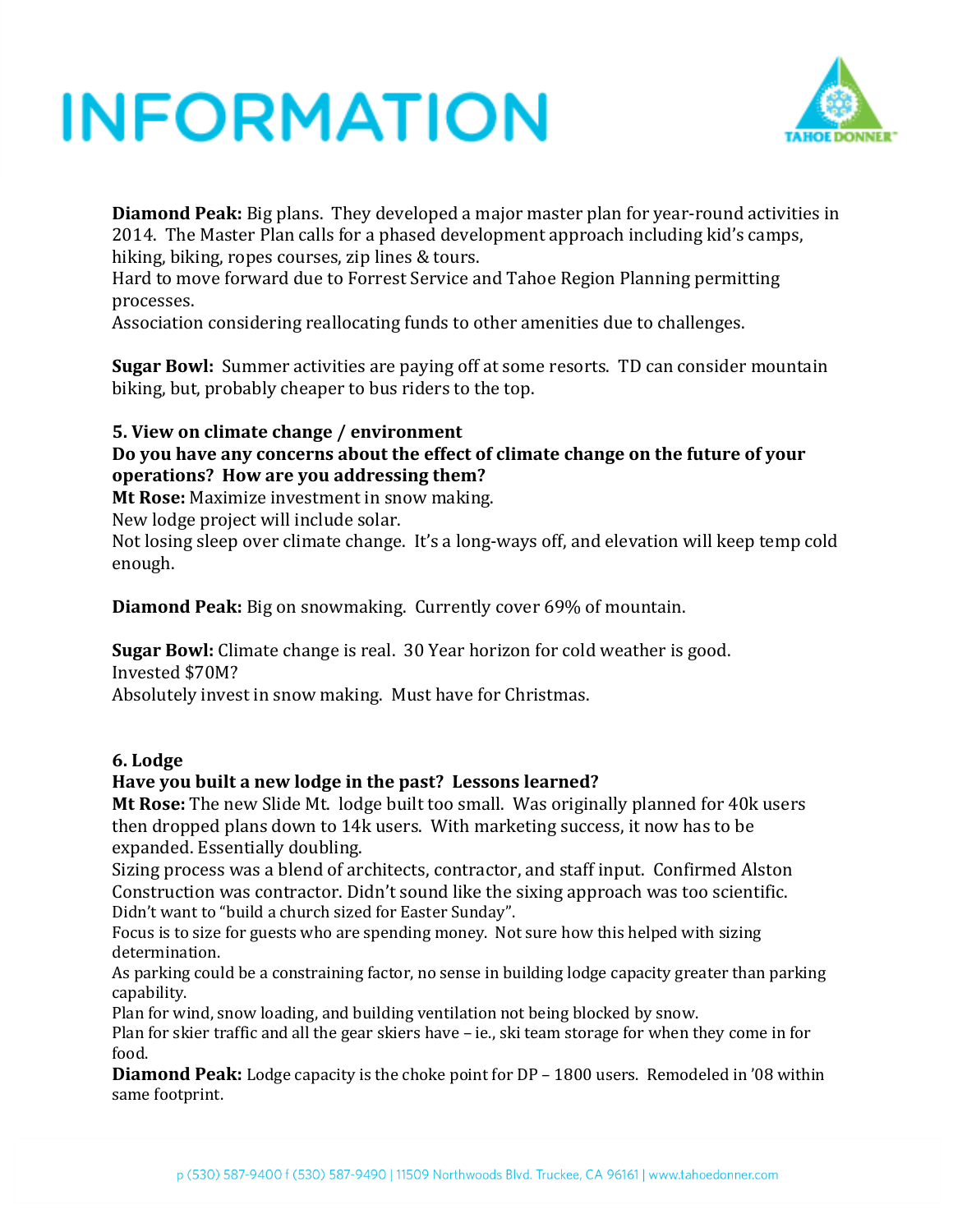

For new lodge, decided on how much they would spend, then worked sq., footage within the spend. Designers = Collaborative Design Studios.

Key to sourcing = solid statement of work.

Contractor = United Construction

Increase kitchen size, kitchen storage, and seating areas. Prep space is key.

When weather nice always have enough capacity. Prepare for when weather is crummy and have enough space for customer service.

Sizing is dependent on how much the Board is willing to spend. Staff and GM collaborated. Mike Bandelin would prefer to build as big as you can to maximize holiday periods and have great service levels for users.

DP had to go with 2 buildings because of layout acreage / design space. Prefer 1 building.

**Sugar Bowl:** Don't build the lodge for Easter Sunday. Indoor seating capacity should run about 20% of your hill capacity. Design for 250-300 indoor seats.

Most days you can count on a 50:50 mix of indoor : outdoor seating demand.

Yes, rebuild the lodge. A square stacked design is good.

Sugar Bowl 2012 cost per square foot ran  $\sim$ \$500 hard costs. Estimated \$600 per square foot all in costs for today.

Make sure food service areas are plentiful.

Design the lodge with weddings in mind.

Minimize ticket windows; sell tickets in rental area & buy on line. Sell tickets in lift lines.

Contractors: SP out of Reno; Genet Gassiot – Judah lodge; Rob to send Jim another contractor name.

### **Finance Committee Sizing Model**



### **DSR Meeting Minutes**



9-9-19 Downhill Ski Minutes.docx

w 5-6-19 Downhill Ski Minutes.docx



Minutes.docx



Ski Minutes.docx







No July Mtg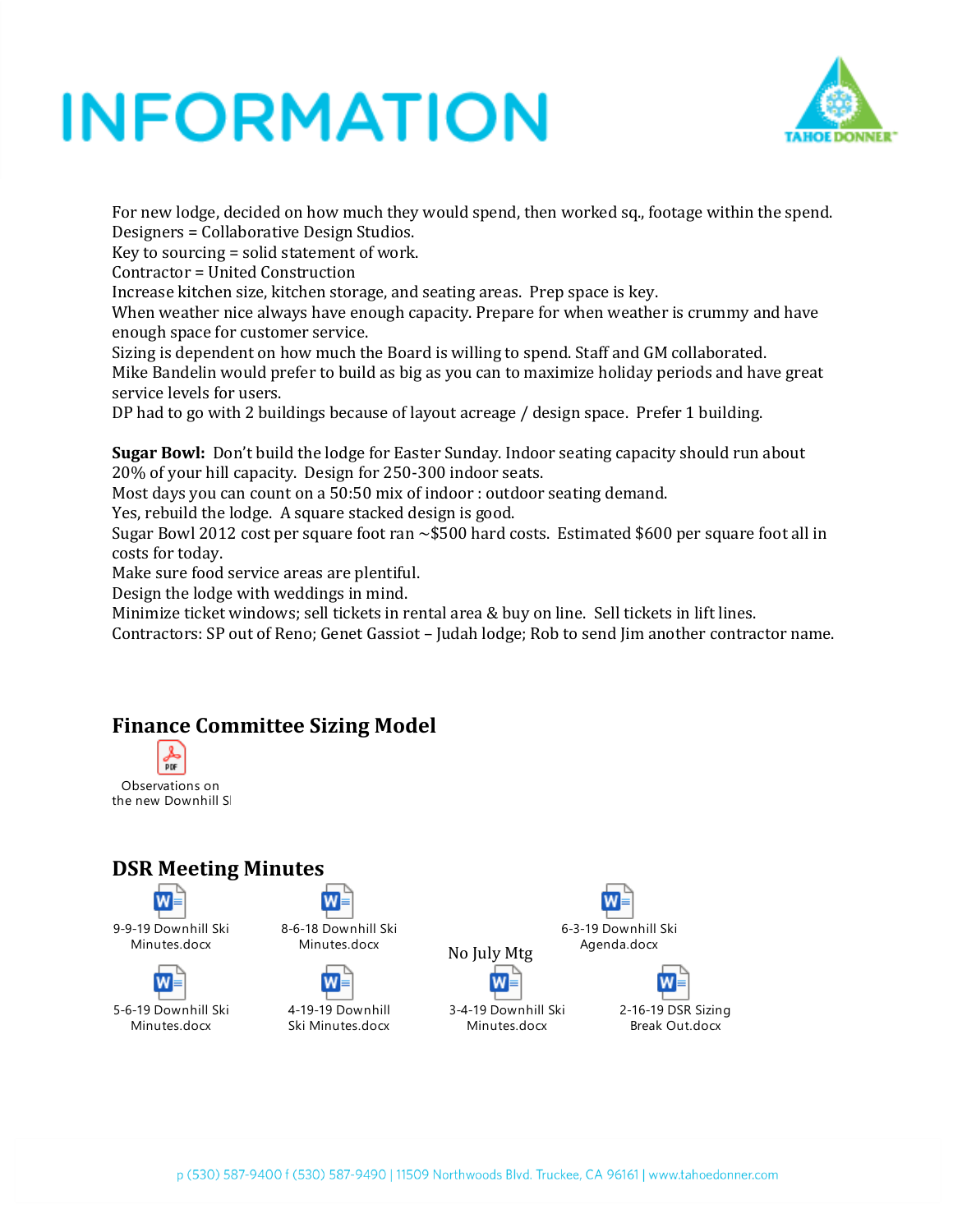





### **ECOsign Report Link**

[https://www.tahoedonner.com/wp-content/uploads/2017/03/ECOSIGN-TA-Phase-1-4-](https://www.tahoedonner.com/wp-content/uploads/2017/03/ECOSIGN-TA-Phase-1-4-2017-12-19-REVISED-per-comments-received-low-res.pdf) [2017-12-19-REVISED-per-comments-received-low-res.pdf](https://www.tahoedonner.com/wp-content/uploads/2017/03/ECOSIGN-TA-Phase-1-4-2017-12-19-REVISED-per-comments-received-low-res.pdf)

### **DSR Member Opinions and Perspectives (not majority supported)**

This section represents DSR member incremental input that they feel needs to represented in some manner within the Decision Paper. Some content may be considered minority opinion.

- ➢ Rob M: Written / presented during Stage 3. PDF Updated TD Downhill Risk Factor
	- $\triangleright$  Jim B & Rob M: It's worthwhile to review Scenario 4 in the Finance Committees paper. This is a hybrid scenario, not asked for by the SC, using increased user numbers for the 21k sq. ft. model. The result is very favorable lifecycle costs. Many thanks to the Finance Committee for partnering with GPC!

### **Glossary of Abbreviations**

ADA – The Americans with Disabilities Act of 1990

CA – California

CPP – The Capital Projects Process used by Tahoe Donner to execute major capital investments

DSR – Downhill Ski Resort and the subcommittee assigned to investigate major capital needs

eBlast – A weekly email sent to all Tahoe Donner members with a registered email address

ECOsign – A ski area consultant from Whistler, BC, Canada

GM – General Manager

- GPC The General Plan Committee assisting the Board of Directors in capital planning
- NOR Net Operating Result. A financial term describing Revenue less Operating Cost
- PUD The Truckee Donner Public Utility District
- RFp A Request for Proposal
- SC A Subcommittee of the GPC
- TD Tahoe Donner